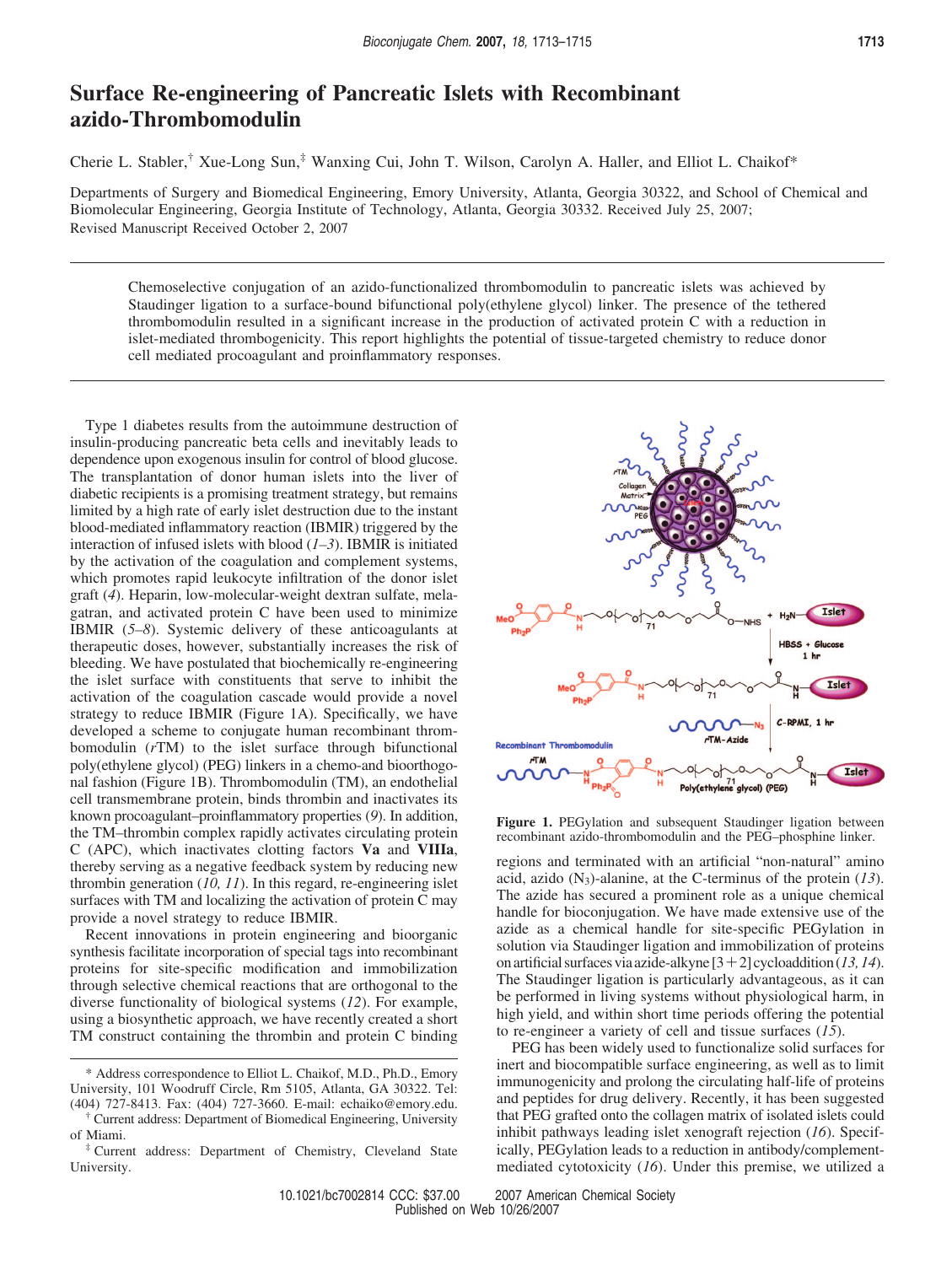

**Figure 2.** Confocal images ( $10 \times$ ) after staining with anti-S-tag antibody of (A) native mouse islets; (B) islets treated with PEG linker; (C) azidothrombomodulin; or (D) both PEG and azido-thrombmodulin. (E) Slot blot of cell lysate of mouse islets stained with sheep antihuman thrombomodulin antibody, followed by an antisheep HRP. (F) ELISA assay using antihuman thrombomodulin–HRP antibody to measure islet-bound human thrombomodulin. Data points represent the mean  $\pm$  SD, for a minimum of three independent measurements.



**Figure 3.** (A) Confocal images (10×) of untreated (i) and TM-conjugated islets using live/dead staining assay (ii). (B) Insulin stimulation index for native (open bars) and thrombomodulin-treated (solid bars) islets. Data points represent the mean  $\pm$  SD, for a minimum of six independent measurements (*p* > 0.05). (C) Activated protein C (APC) generation by native islets or those treated with PEG linker alone or both linker and azido-TM. Data points represent the mean  $\pm$  SD, for a minimum of three independent measurements (\**p* < 0.05).

bifunctional PEG linker to chemoselectively target recombinant azido-TM to the surface of living islets in a two-step process with the goal of creating a localized anti-inflammatory environment and reducing islet thrombogenicity.

The bifunctional PEG linker, with a triphenylphosphine (phosphine-PEG-NHS) at one end and a succinimidyl active ester at the other, was synthesized from commercially available amino-PEG-carboxylic acid, as described in Supporting Information. Pancreatic islets were isolated and purified from B10.BR mice using standard techniques by intraductal injection of rodent collagenase (Sigma, MO) (*17*). After culturing islets for 48 h, islets were transferred to a  $12 \mu m$  plate insert (Millipore, MA) within a 24 well plate. RPMI media was flushed from the islets using PBS (Mediatech, VA). Following washes, the mouse islets were incubated for 1 h with 4 mM phosphine-PEG-NHS in PBS supplemented with 11 mM glucose solution. After a PBS wash, the islets were incubated for 1 h with recombinant azido-TM in fully supplemented RPMI. To elucidate the specificity of the reaction, confocal imaging, slot blot analysis, and ELISA were performed on several test groups, including (i) islets receiving no treatment; (ii) islets undergoing PEGylation alone; (iii) islets incubated solely with azido-TM; and (iv) islets treated sequentially with PEGylation and azido-TM. Since the recombinant azido-TM was expressed as fusion protein bearing a unique N-terminal S-Tag, a FITC-labeled anti-S-Tag antibody was used to detect islet bound TM (Figure 2).

The sequential two-step reaction with both linker and TM led to significant islet labeling, which was not observed on islets exposed solely to azido-TM or PEG linker alone (Figure 2A–D). Slot blot analysis of cell lysates confirmed the presence of human recombinant TM only on mouse islets treated with both linker and azido-TM (Figure 2E). Moreover, an ELISA assay performed with a horseradish peroxidase (HRP) conjugated antihuman TM antibody demonstrated a 10-fold increase in antibody binding to remodeled islet surfaces when compared to untreated islets or to those treated with linker alone ( $p \leq$ 0.05; Figure 2F).

Confocal fluorescence imaging using a live/dead staining protocol confirmed preservation of islet viability after surface treatment with linker and Staudinger ligation of azido-TM (Figure 3A). Likewise, glucose-stimulated insulin secretion, as a measure of islet function, was unchanged after surface treatment (Figure 3B). Significantly, a 7-fold increase in protein C activation was observed for islets conjugated with the recombinant azido-TM compared to untreated or pegylated islets (Figure 3C). Moreover, TM conjugation substantially delayed clot formation upon incubation of untreated islets in human plasma. The calculated half-maximal clotting times were 8.15  $\pm$  0.67 min for untreated islets, 9.88  $\pm$  0.49 min for pegylated islets, and  $14.08 \pm 2.07$  min for TM-treated islets ( $p \le 0.05$ ).

To date, traditional coating techniques have focused on passive barrier methods that either immunoisolate or immuno